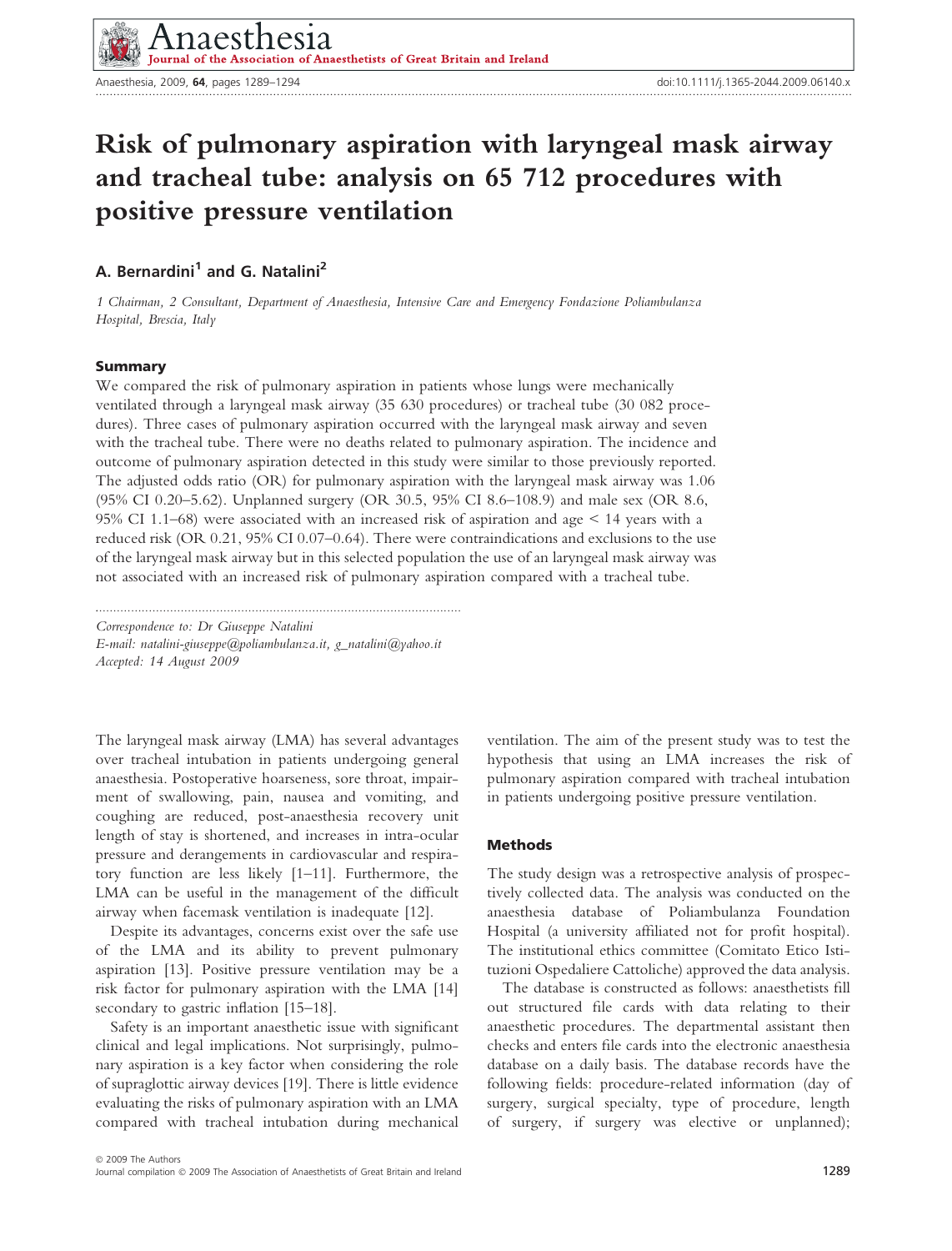patient-related data (sex, age, weight, ASA classification); anaesthesia-related data (anaesthesia and ventilation modalities, device for airway management, name of anaesthetist); and any major complications occurring during the operating room and recovery room stay. Surgery was defined as elective if it had been planned in the 24 h before the procedure. Pulmonary aspiration was considered to have occurred if: (i) gastric contents, bilious fluid or other non-respiratory secretion was suctioned from the trachea; or (ii) dyspnoea, hypoxia, auscultatory abnormalities and/or new infiltrates on chest X-ray appeared after the appearance of gastric contents, bilious fluid or other non-respiratory secretion in any part of the LMA or in the oropharynx. Patients with pulmonary aspiration were followed up until hospital discharge.

Records were extracted from the database if they met all of the following criteria: (i) data collected from September 1st 1997 to April 30th 2008; (ii) general anaesthesia; (iii) LMA or tracheal tube as airway device; (iv) positive pressure ventilation as ventilatory modality. At Poliambulanza Foundation Hospital, both reusable and disposable LMAs are supplied by the Laryngeal Mask Company Ltd, Nicosia, Cyprus. Different kinds of LMA (classic, ProSeal, flexible or intubating) are the only supraglottic devices used in our hospital. We restricted the analysis to procedures carried out with classic LMAs because other LMAs are rarely used. We can therefore not make any comments about the impact of different LMA models on the risks of pulmonary aspiration.

Database validation was carried out to avoid both misclassification and omission of cases of pulmonary aspiration. In every case of pulmonary aspiration that was identified, the original chart was examined to confirm all details. Moreover, two departmental surveys with structured interviews were conducted during the study period in order to detect any missed cases of pulmonary aspiration. The structured interviews were administered to all anaesthetists in the department by one of the authors (GN). No further cases of pulmonary aspiration were detected.

At the Poliambulanza Foundation Hospital, the LMA is contraindicated in non-fasted patients (< 6 h from eating or < 2 h from drinking clear fluid), intestinal obstruction, pregnancy, unplanned surgery with a pre-operative fasting period < 12 h, airway surgery and the prone position. In these conditions the LMA is a second choice to be considered after a failed tracheal intubation. Mechanical ventilation was delivered using an ADU/AS3 integrated system (Datex-Engstrom Division, Instrumentarium Corp., Helsinki, Finland). The default ventilator setting was volume controlled ventilation with a tidal volume of  $8-10$  ml.kg<sup>-1</sup> actual body weight with a respiratory rate based on the end-expiratory  $CO<sub>2</sub>$   $(P<sub>E</sub>CO<sub>2</sub>)$  or  $P<sub>a</sub>CO<sub>2</sub>$  if available). Major abdominal surgery included small bowel, colonic, abdominal vascular, upper abdominal (i.e. oesophagectomy without thoracotomy, gastric resection, laparoscopic cholecystectomy, hepatic and biliary surgery, pancreatic resection, splenectomy), urological (i.e. nephrectomy, cystectomy, prostatectomy), gynaecological and retroperitoneal surgery. Laparoscopic surgery included cholecystectomy, adrenalectomy, colonic resection, gastroplasty, oophorectomy and hysterectomy.

Missing data ranged between 0% and 2.1% for all but one variable (length of procedure; 40.7% missing) and these were treated with random multiple imputation. Cohort characteristics were compared using chi-squared test, t-test or Wilcoxon test as appropriate. The association between pulmonary aspiration and airway device (LMA compared with tracheal tube) was evaluated by the odds ratio (OR) and its 95% CI. To adjust for baseline differences between groups, we used a propensity score. The propensity score is useful in observational studies in which baseline characteristics differ between groups and the number of events is relatively small [20]. To generate a propensity score, a logistic regression model is first created in which the characteristics of patients are independent variables and the exposure group is the dependent variable. The propensity score is then calculated for each patient by applying the patient's values to the logistic model. Propensity scores range from 0 to 1 and reflect each patient's conditional probability of receiving the treatment rather than the control. Therefore, propensity score was added as covariate in a multivariate logistic regression model and adjusted OR was calculated [21].

In order to identify variables associated with pulmonary aspiration we performed univariate analysis and variables with p value lower than 0.1 were included as covariates in multiple logistic regression to estimate adjusted OR with their 95% CI. All p values lower than 0.05 were considered significant. Statistical analyses were performed using R statistical software, version 2.6.1, with the package epicalc (R Foundation for Statistical Computing, Vienna, Austria, http://www.R-project.org).

## Results

During the study period 1 000 209 anaesthetic procedures were recorded in the database. An LMA was used in 38 200 of them (38%). We extracted 65 712 procedures involving general anaesthesia and positive pressure ventilation delivered via an LMA or tracheal tube. Cohort characteristics are shown in Table 1.

Tracheal intubation was chosen for 98.3% of the surgical procedures with contraindications to the LMA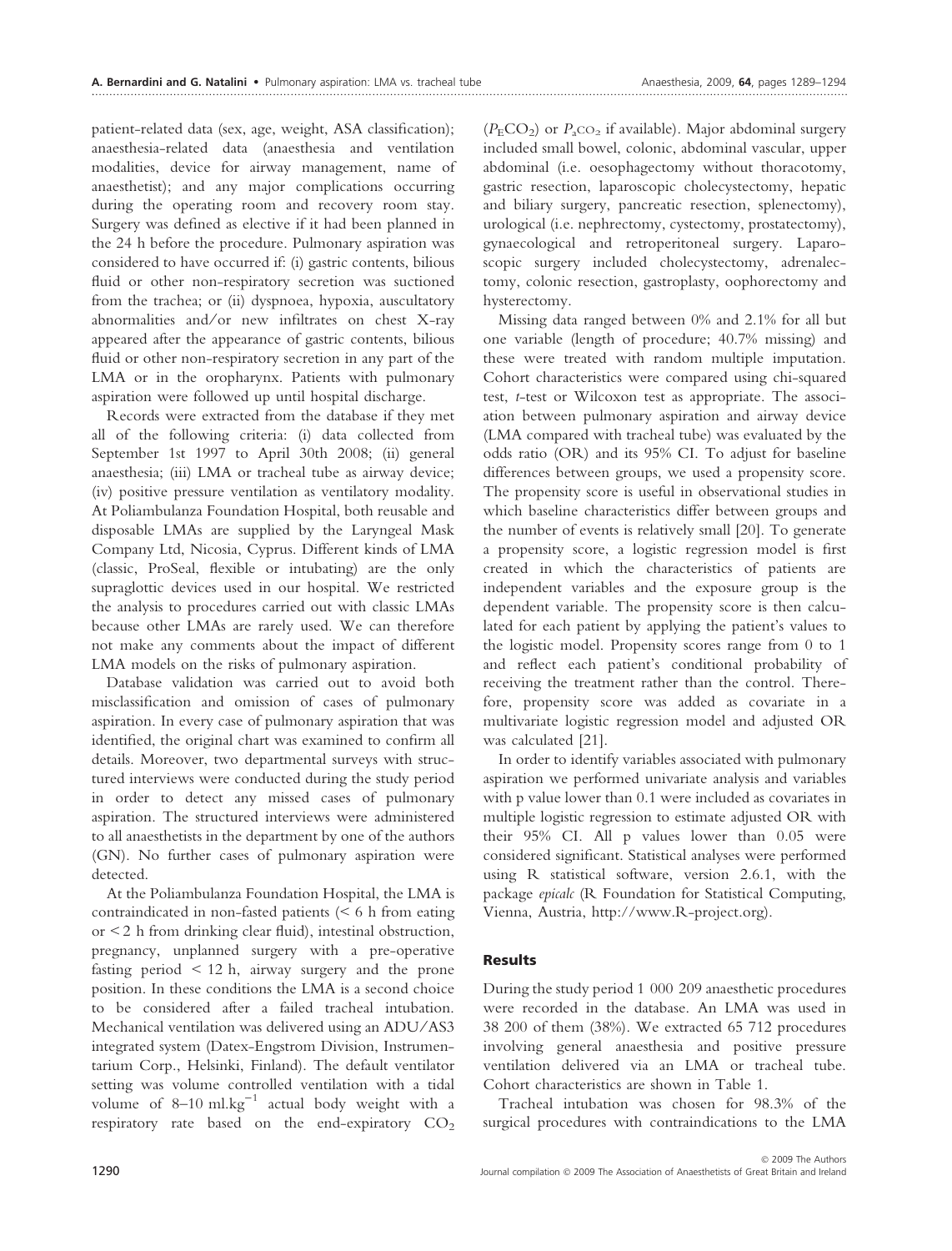(nose and throat surgery, thoracic and lumbar spinal surgery, caesarean delivery and surgery for intestinal obstruction). Ten cases of pulmonary aspiration were recorded in the database. Four occurred during elective surgery (two with the LMA) and six during unplanned surgery (one with the LMA). The incidence, outcome and details of the cases of pulmonary aspiration are shown in Table 2. Six patients were admitted to the intensive care unit (ICU) after pulmonary aspiration, five of whom underwent emergency surgery. One of these patients had undergone elective surgery with an LMA and a further patient had undergone emergency surgery with a tracheal tube. Both patients were discharged from ICU within 1 day and made full recoveries. In the other cases the ICU admission was prompted by the patient's status and not by the aspiration. Univariate analysis showed that LMA use had an OR of 0.36 (95% CI 0.09–1.4;  $p = 0.141$ ) for pulmonary aspiration compared with the tracheal tube, whereas the adjusted OR was 1.06 (95% CI 0.20–5.62;  $p = 0.945$ ). Variables associated with pulmonary aspiration during general anaesthesia with positive pressure ventilation are shown in Table 3.

## Discussion

The aim of the present study was to test the hypothesis that managing the airway with an LMA increases the risk of pulmonary aspiration compared with tracheal intubation in patients undergoing positive pressure ventilation. Our data showed that the use of the LMA did not increase the risk of incurring signs or symptoms of pulmonary aspiration compared with a tracheal tube in our study population. In particular, the risk of pulmonary complications (hypoxia, new radiograph findings or auscultatory findings) and ICU admission did not differ between

Table 1 Characteristics of patients receiving positive pressure ventilation with either the LMA or tracheal tube. Data are shown as number (proportion), mean (SD) or median (IQR).

Table 2 Incidence of pulmonary aspiration and outcome, and characteristics of patients and procedures, following positive pressure ventilation with either the LMA or tracheal tube. Data are shown as number (proportion), mean (SD) or median  $(IOR).$ 

|                                                               | <b>Total</b>   | <b>LMA</b>     | <b>Tracheal tube</b> |
|---------------------------------------------------------------|----------------|----------------|----------------------|
| n                                                             | 10             | 3              | 7                    |
| Incidence                                                     |                |                |                      |
| Total                                                         | 1:6 571        | 1:11 877       | 1:4 297              |
| Elective surgery                                              | 1:15.584       | 1:17 349       | 1:13 819             |
| Unplanned surgery                                             | 1:563          | 1:933          | 1:489                |
| Outcome                                                       |                |                |                      |
| Discharge: PACU to ward                                       | 4              | $\overline{2}$ | 2                    |
| Discharge: PACU to ICU                                        | 6              | 1              | 5                    |
| Hospital mortality                                            | $\overline{2}$ | 0              | 2                    |
| Hospital mortality<br>attributable to pulmonary<br>aspiration | n              | 0              | 0                    |
| Patients and procedures                                       |                |                |                      |
| Female sex                                                    | 1              | 1              | 0                    |
| Age; years                                                    | 42 (25)        | 33 (20)        | 46 (28)              |
| Patients < 14 years old                                       | 2              | 1              | 1                    |
| Patients > 65 years old                                       | 3              | 0              | 3                    |
| Body weight; kg                                               | 67 (22)        | 66 (21)        | 70 (24)              |
| Patients > 100 kg                                             | 0              | 0              | $\mathbf{0}$         |
| Unplanned surgery                                             | 6              | 1              | 5                    |
| Duration of surgery; min                                      | 70 (46-110)    | 70 (60-70)     | 110 (45-120)         |
| Duration of surgery $<$ 1 h                                   | 4              | 1              | 3                    |
| Local/regional anaesthesia                                    | $\mathbf{0}$   | 0              | $\mathbf{0}$         |
| ASA physical status                                           | $2(1-3)$       | $1(1-2)$       | $3(1-4)$             |
| ASA physical status I or II                                   | 6              | 3              | 3                    |
| Major abdominal surgery                                       | 4              | 0              | 4                    |
| Laparoscopy                                                   | 0              | $\Omega$       | $\Omega$             |

PACU, post-anaesthesia care unit; ICU, intensive care unit.

patients with an LMA or tracheal tube. The main factor associated with pulmonary aspiration was emergency surgery. Furthermore, pulmonary aspiration did not

|                             |                |                      |         | <b>Standardised</b> |
|-----------------------------|----------------|----------------------|---------|---------------------|
|                             | LMA            | <b>Tracheal tube</b> | р       | difference          |
| n                           | 35 630         | 30 082               |         |                     |
| Female sex                  | 16 902 (47.4%) | 14 771 (49.1%)       | < 0.001 | 0.03                |
| Age; years                  | 45.2 (18.3)    | 49.7 (20.1)          | < 0.001 | 0.24                |
| Patients $<$ 14 years old   | 723 (2%)       | 1 408 (4.7%)         | < 0.001 | 0.15                |
| Patients > 65 years old     | 5 895 (16.5%)  | 8 272 (27.5%)        | < 0.001 | 0.26                |
| Body weight; kg             | 70 (14.7)      | 69 (17.7)            | < 0.001 | 0.08                |
| Patients $> 100$ kg         | 979 (2.7%)     | 1 100 (3.7%)         | < 0.001 | 0.05                |
| Unplanned surgery           | 933 (2.6%)     | $2444(8.1\%)$        | < 0.001 | 0.25                |
| Duration of surgery; min    | 40 (20-60)     | $60(30-90)$          | < 0.001 | 0.43                |
| Duration of surgery $<$ 1 h | 28 405 (79.7%) | 18 224 (60.6%)       | < 0.001 | 0.42                |
| Local/regional anaesthesia  | 1 888 (5.3%)   | 3 075 (10.2%)        | < 0.001 | 0.19                |
| ASA physical status         | $1(1-2)$       | $2(1-2)$             | < 0.001 | 0.45                |
| ASA physical status 1 or 2  | 33 064 (92.8%) | 23 802 (79.1%)       | < 0.001 | 0.40                |
| Major abdominal surgery     | 1 727 (4.8%)   | 5 010 (16.6%)        | < 0.001 | 0.39                |
| Laparoscopy                 | 861 (2.4%)     | 3 174 (10.6%)        | < 0.001 | 0.34                |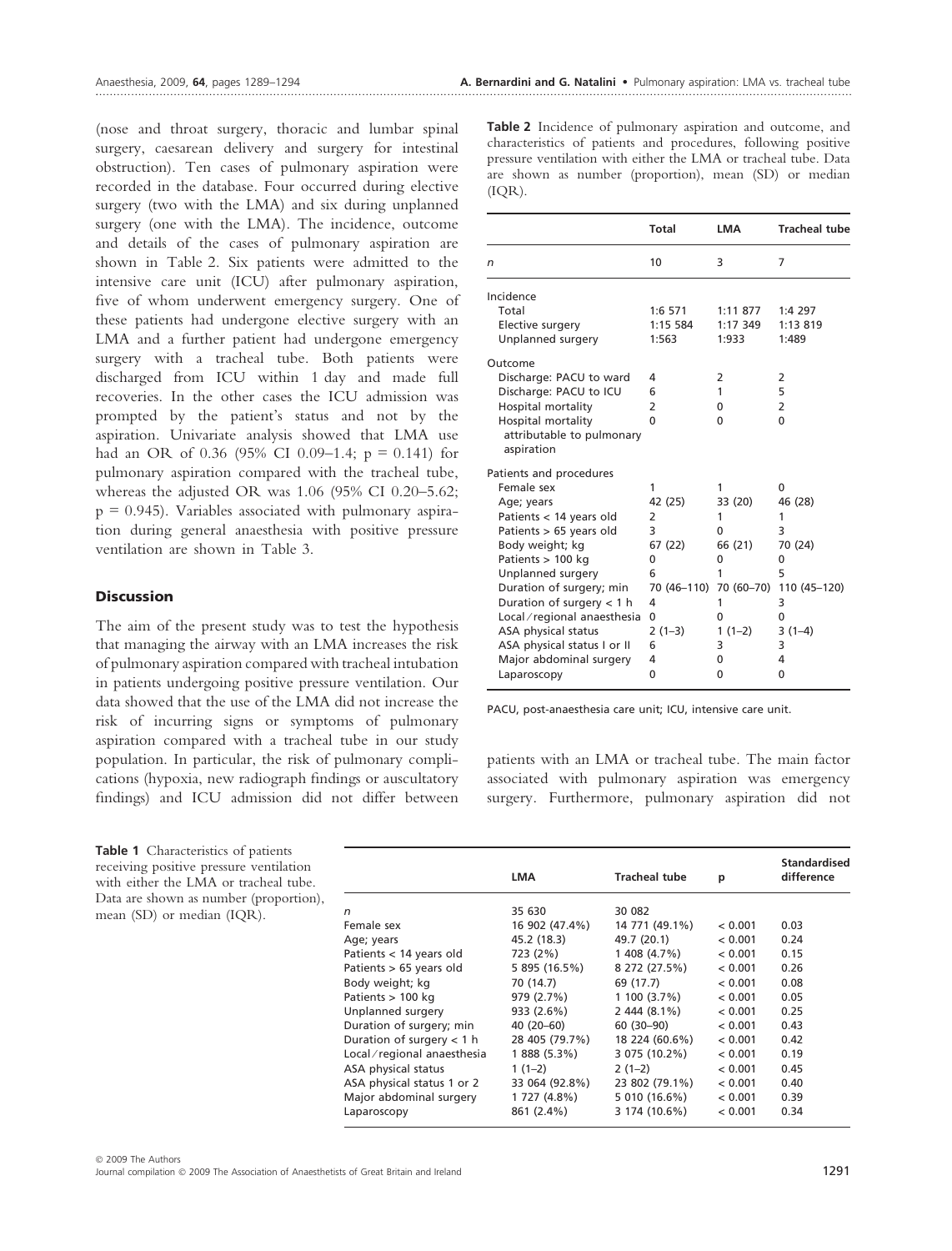|                             | OR                  | р       | <b>Adjusted OR</b>  | р       |
|-----------------------------|---------------------|---------|---------------------|---------|
| Unplanned surgery           | 27.74 (7.82-98.33)  | < 0.001 | 30.52 (8.55-108.89) | < 0.001 |
| Male sex                    | 8.38 (1.06-66.12)   | 0.044   | 8.6 (1.09-67.95)    | 0.041   |
| Patients < 14 years old     | $0.24(0.08-0.72)$   | 0.011   | $0.21(0.07-0.64)$   | 0.006   |
| Patients > 65 years old     | $1.37(0.53 - 3.56)$ | 0.52    |                     |         |
| Duration of surgery $<$ 1 h | $2.51(1.02 - 6.13)$ | 0.044   |                     |         |
| ASA physical status 1 or 2  | $2.8(1.14 - 6.85)$  | 0.024   |                     |         |
| Major abdominal surgery     | 5.84 (1.65-20.7)    | 0.006   |                     |         |

impact on mortality and morbidity, apart from two cases of ICU admission with a length of stay < 24 h.

In the present study, both incidence and outcome of pulmonary aspiration were similar to those previously reported. Our incidence of pulmonary aspiration was 1:6571: this value is very close to that reported in the most recent paper (1:7103) [22], and it is within the range of values that have been reported in the last 20 years (from 1:3216 to 1:14 139) [22–25]. Similarly, our low incidences of mortality and morbidity attributable to pulmonary aspiration are in keeping with those reported in previous studies [22–26].

We found that unplanned surgery and male sex were associated with an increased risk of pulmonary aspiration, as previously reported [24, 26]. It is less clear whether an age of  $\leq 14$  years has a 'protective effect'. A possible explanation for this could be a selection bias of paediatric patients, due to the fact that children are usually admitted for elective surgery at Poliambulanza Foundation Hospital because there is a paediatric hospital in the same urban area. There were no reported incidents of pulmonary aspiration in the 9653 cases of elective major abdominal surgery and laparoscopy, 2517 of which were performed with LMA. Despite this finding, we cannot prove that the LMA is safe for use for elective laparoscopy and major abdominal surgery as these procedures pose a low risk for pulmonary aspiration provided that the surgery is planned, whether an LMA or tracheal tube is used.

## Contraindications to use of the LMA

One issue is that the criteria used to exclude selection of the LMA are based mainly on opinion and not evidence. There appears to be a consensus that the main contraindication to use of the LMA is the risk of regurgitation of gastric contents, as the LMA does not provide an airtight seal around the larynx [13]. Nevertheless, concern about aspiration with the LMA is not strongly supported by outcome data. Reported risk factors for regurgitation and pulmonary aspiration with the LMA include oesophagitis, gastritis, gastric or duodenal ulcer, pyloric stenosis, intestinal obstruction, hiatus hernia, history of reflux or gastric surgery, obesity, injury, opioid administration, Table 3 Variables associated with pulmonary aspiration in patients receiving positive pressure ventilation with either the LMA or tracheal tube. Data are shown as number (95% CI).

prolonged anaesthesia, upper abdominal surgery, pregnancy, positive pressure ventilation and low respiratory system compliance [13–18, 27]. Should all patients with any of these conditions therefore be excluded from having an LMA? We evaluated the LMA's safety using a small list of definite clinical conditions as contraindications. Our choices for excluding the LMA were based upon documented risk factors and reflected our opinion about which were most important. We are confident that these contraindications were well known by the anaesthetists and they were strictly observed at Poliambulanza Foundation Hospital. This is supported by the almost universal use of tracheal tubes in surgical procedures where there were contraindications to the LMA. Objectively defined and consistently applied contraindications to the LMA may provide anaesthetists with protection from claims related to use of the LMA.

The risk of pulmonary aspiration was limited to nonfasted patients, patients with intestinal obstruction, patients who were pregnant and those who had undergone unplanned surgery. The last of these was a relative contraindication if the pre-operative fasting period was considered adequate, and the LMA was chosen in 933 unplanned procedures. Finally, the prone position and airway surgery were considered to be contraindications to the LMA because of difficulty in airway management in the event of complications during surgery. Although there are studies that show that the LMA can be effective in these conditions [28–30], data about safety are lacking.

#### Study limitations

The present study is a retrospective analysis of prospectively collected data. As for all observational studies, some cases may have been missed in a non-random manner. The study groups differed with respect to most of the considered variables and this is shown in Table 1. In the clinical setting, the LMA was not used for high-risk patients. The odds ratio for aspiration in patients in whom the LMA was used was  $\leq 1$  in the univariate analysis, which is consistent with selection of patients with a lower risk of aspiration. The odds ratio increased when the propensity score was considered in the multivariate analysis, suggesting that patient selection did play a part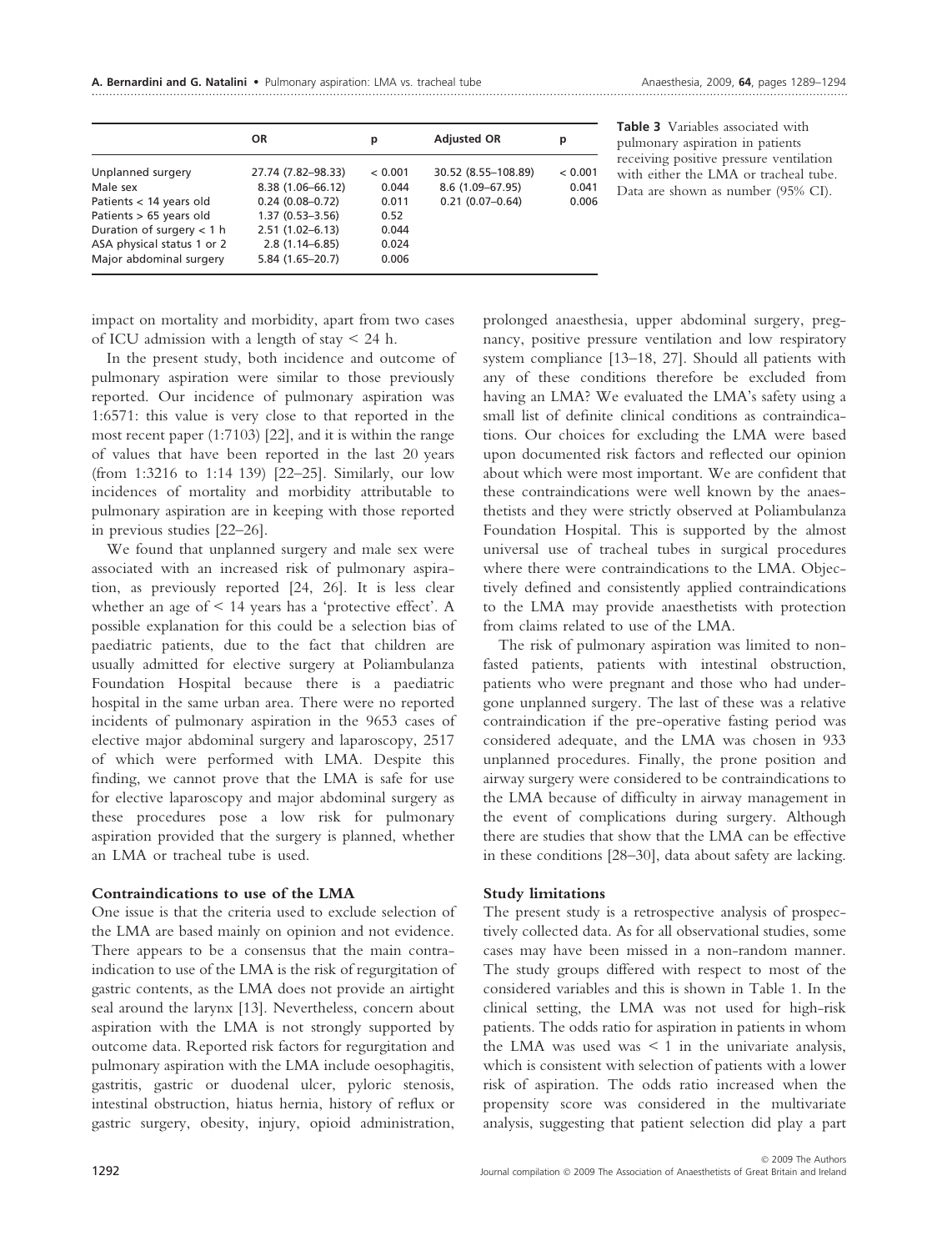in how cases of aspiration were distributed between the LMA and tracheal tube groups. It is impossible to know whether the propensity score accounted for all of the important covariates in calculating the adjusted odds ratio. Since the anaesthetists who performed the anaesthetic filled out the data cards, the incidence of complications may have been underestimated. In the present study, reporting bias should be limited by only considering clinically relevant episodes. In our hospital, monitoring with pulse oximetry begins before induction of anaesthesia and it continues until discharge from the recovery room. Clinical evaluation and monitoring data are visible at all times to all medical staff and nurses. This should compel anaesthetists to report episodes of dyspnoea or hypoxia, as well as cases of aspiration of gastric or bilious contents from the LMA or tracheal tube. Moreover, interviews with departmental anaesthetists were carried out to pick up cases of pulmonary aspiration that had not been reported in the patient's chart. The definition of aspiration required signs of regurgitation and new pulmonary symptoms or signs. This limited the analysis to cases of clinically evident pulmonary aspiration and should reduce detection bias. Indeed, patients with clinically relevant aspiration usually show dyspnoea and ⁄ or hypoxia that should be independent of LMA or tracheal tube use.

## Power analysis

Pulmonary aspiration is an infrequent event, making it very difficult to perform controlled randomised trials or prospective epidemiological studies with optimal statistical power [31]. The power of the present study was 0.69 when calculated by comparing the crude incidence of pulmonary aspiration with the LMA and tracheal tube (significance level 0.05, one-sided test). However, study groups were not matched, and comparison of the incidence of pulmonary aspiration between the LMA and tracheal tube may be meaningless. The absence of matching between groups was managed by regression adjustment with a propensity score. With this approach the uncertainty about odds ratios can be evaluated with 95% confidence intervals.

From our data, the incidence of pulmonary aspiration in patients with tracheal intubation undergoing mechanical ventilation during elective surgery was 1:13 819. In order to show an increase of 25% for pulmonary aspiration with the LMA compared to tracheal intubation, 3 075 472 patients per group would need to be randomised. The evaluation of the risk of pulmonary aspiration is likely to remain based on observational studies [31] and only meta-analysis is likely to be able to give conclusive evidence. Unfortunately, only limited data are available about pulmonary aspiration with the LMA: a survey involving 11 910 patients and a meta-analysis involving

12 901 patients [32, 33]. Our study increases the level of evidence.

We conclude that the LMA did not increase the risk of incurring signs or symptoms of pulmonary aspiration compared with the tracheal tube in selected patients undergoing mechanical ventilation. In particular, using an LMA in properly selected patients was not associated with pulmonary complications (hypoxia, new radiograph findings or auscultatory findings) or ICU admission. Institutional contraindications for LMA may have contributed to the results, and they aid in defining evidence-based limitations to clinical use of the LMA.

## Acknowledgements

We are grateful to Mrs. Silvia Ottobri for the careful continued update of the electronic anaesthesia database. We acknowledge Mr. Marco Evangelista for the revision of English language. All materials were provided by departmental funding.

## References

- 1 Oczenski W, Krenn H, Dahaba AA, et al. Complications following the use of the Combitube, tracheal tube and laryngeal mask airway. Anaesthesia 1999; 54: 1161–5.
- 2 Akhtar TM, McMurray P, Kerr WJ, Kenny GN. A comparison of laryngeal mask airway with tracheal tube for intraocular ophthalmic surgery. Anaesthesia 1992; 47: 668–71.
- 3 Hoenemann CW, Hahnenkamp K, Moellhoff T, Baum JA. Minimal-flow anaesthesia with controlled ventilation: comparison between laryngeal mask airway and endotracheal tube. European Journal of Anaesthesiology 2001; 18: 458–66.
- 4 Hohlrieder M, Brimacombe J, Von Goedecke A, Keller C. Postoperative nausea, vomiting, airway morbidity, and analgesic requirements are lower for the ProSeal laryngeal mask airway than the tracheal tube in females undergoing breast and gynaecological surgery. British Journal of Anaesthesia 2007; 99: 576–80.
- 5 Joshi GP, Inagaki Y, White PF, et al. Use of the laryngeal mask airway as an alternative to the tracheal tube during ambulatory anesthesia. Anesthesia and Analgesia 1997; 85: 573–7.
- 6 Cork RC, Depa RM, Standen JR. Prospective comparison of use of the laryngeal mask and endotracheal tube for ambulatory surgery. Anesthesia and Analgesia 1994; 79: 719–27.
- 7 Hohlrieder M, Brimacombe J, Eschertzhuber S, Ulmer H, Keller C. A study of airway management using the ProSeal LMA laryngeal mask airway compared with the tracheal tube on postoperative analgesia requirements following gynaecological laparoscopic surgery. Anaesthesia 2007; 62: 913–8.
- 8 Holden R, Morsman CD, Butler J, Clark GS, Hughes DS, Bacon PJ. Intra-ocular pressure changes using the laryngeal mask airway and tracheal tube. Anaesthesia 1991; 46: 922–4.